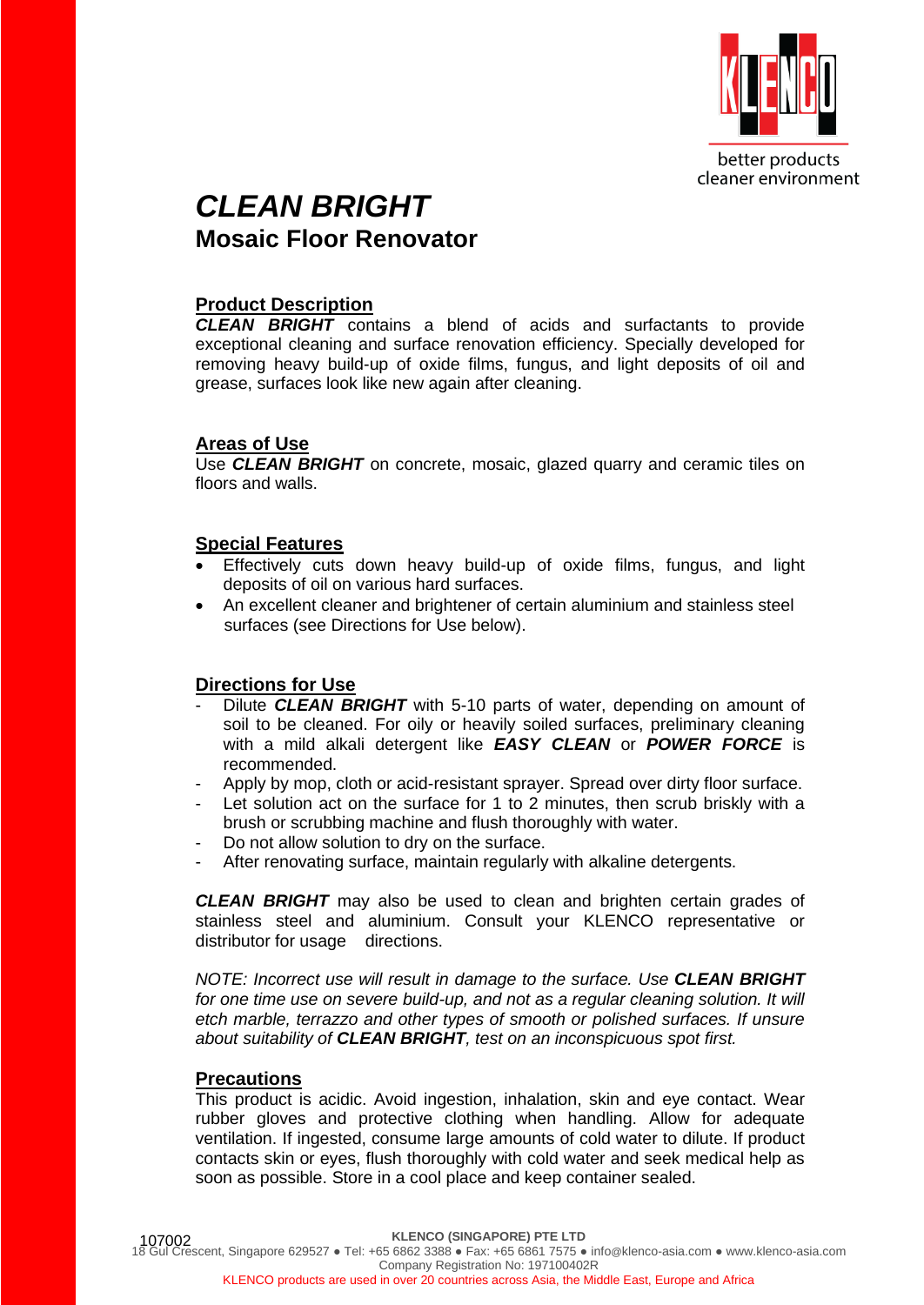# **S**AFETY **D**ATA **S**HEET

| <b>SECTION 1 - IDENTIFICATION</b>                                                                                                                                                                                                                               |                                                                                                     |                         |                                                  |           |           |  |
|-----------------------------------------------------------------------------------------------------------------------------------------------------------------------------------------------------------------------------------------------------------------|-----------------------------------------------------------------------------------------------------|-------------------------|--------------------------------------------------|-----------|-----------|--|
| <b>Product Identifier: CLEAN BRIGHT</b>                                                                                                                                                                                                                         |                                                                                                     |                         | Supplier: Klenco (Singapore) Pte Ltd.            |           |           |  |
|                                                                                                                                                                                                                                                                 |                                                                                                     |                         | Address: 18 Gul Crescent, Singapore 629527       |           |           |  |
|                                                                                                                                                                                                                                                                 |                                                                                                     |                         | Department: Chemical                             |           |           |  |
| Other means of identification: Mosaic Floor Renovator                                                                                                                                                                                                           |                                                                                                     |                         | Person in Charge: Chemist                        |           |           |  |
| Date of SDS: 1 January 2022                                                                                                                                                                                                                                     |                                                                                                     |                         | Phone: (65) 6862 3388                            |           |           |  |
| Recommended use and restriction on use: Use CLEAN BRIGHT on                                                                                                                                                                                                     |                                                                                                     |                         | Fax: (65) 6861 7575                              |           |           |  |
| concrete, mosaic, glazed quarry and ceramic tiles on floors and walls.                                                                                                                                                                                          |                                                                                                     |                         | Email: info@klenco-asia.com                      |           |           |  |
|                                                                                                                                                                                                                                                                 |                                                                                                     |                         | <b>Emergency contact:</b> (65) 6862 3388 Ext 249 |           |           |  |
| <b>SECTION 2 - HAZARDS IDENTIFICATION</b>                                                                                                                                                                                                                       |                                                                                                     |                         |                                                  |           |           |  |
| GHS classification: Acute toxicity: Category 3;<br>Skin corrosion: Category 1;<br>Serious eye damage: Category 1                                                                                                                                                |                                                                                                     |                         |                                                  |           |           |  |
| Signal Words:<br><b>GHS label elements: Pictogram:</b><br>Danger                                                                                                                                                                                                |                                                                                                     |                         |                                                  |           |           |  |
|                                                                                                                                                                                                                                                                 |                                                                                                     |                         |                                                  |           |           |  |
|                                                                                                                                                                                                                                                                 |                                                                                                     |                         |                                                  |           |           |  |
|                                                                                                                                                                                                                                                                 |                                                                                                     |                         |                                                  |           |           |  |
| <b>Hazard statements:</b>                                                                                                                                                                                                                                       | H301: Toxic if swallowed                                                                            |                         |                                                  |           |           |  |
| H314: Causes skin burns and eye damage                                                                                                                                                                                                                          |                                                                                                     |                         |                                                  |           |           |  |
| <b>Precaution statements:</b>                                                                                                                                                                                                                                   | P201: Obtain special instructions before use.                                                       |                         |                                                  |           |           |  |
|                                                                                                                                                                                                                                                                 | P233: Keep container tightly closed.                                                                |                         |                                                  |           |           |  |
|                                                                                                                                                                                                                                                                 | P280: Wear protective gloves/ protective clothing/ eye protection/ face protection.                 |                         |                                                  |           |           |  |
|                                                                                                                                                                                                                                                                 | <b>SECTION 3 - COMPOSITION/ INFORMATION ON INGREDIENTS</b>                                          |                         |                                                  |           |           |  |
| <b>Chemical Identification</b>                                                                                                                                                                                                                                  | <b>Component &amp; Composition</b>                                                                  | <b>Chemical Formula</b> |                                                  | CAS NO.   | EC NO.    |  |
| Phosphoric Acid                                                                                                                                                                                                                                                 | $< 35 \%$                                                                                           |                         | H3PO4                                            | 7664-38-2 | 231-633-2 |  |
| <b>Hydrofluoric Acid</b>                                                                                                                                                                                                                                        | < 3.0 %                                                                                             |                         | HF                                               | 7664-39-3 | 231-634-8 |  |
| Nonyl Phenol Ethoxylate                                                                                                                                                                                                                                         | $< 2.0 \%$                                                                                          |                         | C33H60O10                                        | 9016-45-9 |           |  |
| Water                                                                                                                                                                                                                                                           | > 50.0 %                                                                                            |                         | $H_2O$                                           | 7732-18-5 | 231-791-2 |  |
|                                                                                                                                                                                                                                                                 | <b>SECTION 4 - FIRST AID MEASURES</b>                                                               |                         |                                                  |           |           |  |
| Move to area of fresh air. If breathing has stopped, artificial respiration should be started. Oxygen may be<br>Inhalation:                                                                                                                                     |                                                                                                     |                         |                                                  |           |           |  |
|                                                                                                                                                                                                                                                                 | administered if available. Call a physician. Never give anything by mouth to an unconscious person. |                         |                                                  |           |           |  |
| <b>Skin contact:</b>                                                                                                                                                                                                                                            | Wash with large amounts of soap and water. If irritation persists, consult a physician.             |                         |                                                  |           |           |  |
| Flush with cool water for at least 15 minutes. Then consult a physician immediately.<br>Eye contact:                                                                                                                                                            |                                                                                                     |                         |                                                  |           |           |  |
| Ingestion:<br>Induce vomiting. Dilute by drinking water. Call a physician immediately.                                                                                                                                                                          |                                                                                                     |                         |                                                  |           |           |  |
| Treatment should be directed at preventing absorption, administering to symptoms (if they<br><b>Notes to Physicians:</b>                                                                                                                                        |                                                                                                     |                         |                                                  |           |           |  |
| occur), and providing supportive therapy.                                                                                                                                                                                                                       |                                                                                                     |                         |                                                  |           |           |  |
| <b>SECTION 5 - FIRE-FIGHTING MEASURES</b>                                                                                                                                                                                                                       |                                                                                                     |                         |                                                  |           |           |  |
| Suitable fire-extinguishing media:<br>Water, dry chemical, fog and foam.                                                                                                                                                                                        |                                                                                                     |                         |                                                  |           |           |  |
| Specific hazards arising from the chemical:<br>Burning can produce carbon dioxide, carbon monoxide and                                                                                                                                                          |                                                                                                     |                         |                                                  |           |           |  |
| traces of phosphoric oxides.<br>Special protective actions for fire fighters:<br>Fire fighters may be exposed to the products of combustion should wear a                                                                                                       |                                                                                                     |                         |                                                  |           |           |  |
| self-contained breathing apparatus with full protective equipment.                                                                                                                                                                                              |                                                                                                     |                         |                                                  |           |           |  |
| <b>SECTION 6 - ACCIDENTIAL RELEASE MEASURE</b>                                                                                                                                                                                                                  |                                                                                                     |                         |                                                  |           |           |  |
| <b>Personal precautions, protective equipment, and emergency measure:</b> Use proper protective equipment (chemical                                                                                                                                             |                                                                                                     |                         |                                                  |           |           |  |
| protection suit, gloves, goggles, mask, etc).                                                                                                                                                                                                                   |                                                                                                     |                         |                                                  |           |           |  |
| <b>Environmental precautions:</b><br>Chemical substance should not be released into the environment (water, soil).                                                                                                                                              |                                                                                                     |                         |                                                  |           |           |  |
| Methods and materials for containment and cleaning up:<br>Safely stop discharge. Contain material, as necessary, with                                                                                                                                           |                                                                                                     |                         |                                                  |           |           |  |
| dike or barrier. Stop material from contaminating soil or from entering sewers or bodies of water. Provide optimum ventilation.                                                                                                                                 |                                                                                                     |                         |                                                  |           |           |  |
| Cover spills with absorbent clay, sawdust, inert material, soda ash, slaked lime and place in closed chemical waste containers.                                                                                                                                 |                                                                                                     |                         |                                                  |           |           |  |
| Dispose of according to applicable local, state and federal regulations.                                                                                                                                                                                        |                                                                                                     |                         |                                                  |           |           |  |
| <b>SECTION 7 - HANDLING AND STORAGE</b>                                                                                                                                                                                                                         |                                                                                                     |                         |                                                  |           |           |  |
| Precaution for safe handling: Wash thoroughly after handling, especially before eating and drinking. Wash contaminated                                                                                                                                          |                                                                                                     |                         |                                                  |           |           |  |
| goggles, face-shield, and gloves. Launder contaminated clothing before re-use. Handle all containers carefully. Do not throw or                                                                                                                                 |                                                                                                     |                         |                                                  |           |           |  |
| roll on the ground to prevent damage to containers.                                                                                                                                                                                                             |                                                                                                     |                         |                                                  |           |           |  |
| Conditions for safe storage, including any incompatibilities:<br>This product is a corrosive liquid. Store in cool, dry, well-<br>ventilated area at room temperature. Keep away from strong alkalis and oxidizing agents especially chlorine releasing agents. |                                                                                                     |                         |                                                  |           |           |  |
| Do not re-use empty container for food, clothing or products for human or animal consumption or where skin contact can occur.                                                                                                                                   |                                                                                                     |                         |                                                  |           |           |  |
|                                                                                                                                                                                                                                                                 |                                                                                                     |                         |                                                  |           |           |  |
| <b>SECTION 8 - EXPOSURE CONTROLS/ PERSONAL PROTECTION</b>                                                                                                                                                                                                       |                                                                                                     |                         |                                                  |           |           |  |
| Control parameters/ Occupational exposure limits:<br>ACGIH - TLV: Provide suitable personal protective equipment<br>and/or ventilation to maintain exposure below TLV levels.                                                                                   |                                                                                                     |                         |                                                  |           |           |  |
| Local exhaust ventilation usually required, when vapours, mist, or<br>Appropriate engineering control measures:                                                                                                                                                 |                                                                                                     |                         |                                                  |           |           |  |
| dusts can be released.                                                                                                                                                                                                                                          |                                                                                                     |                         |                                                  |           |           |  |
| <b>Personal Protection:</b><br>Use the protective equipment such as rubber/PVC gloves, safety glasses/goggles.                                                                                                                                                  |                                                                                                     |                         |                                                  |           |           |  |
|                                                                                                                                                                                                                                                                 |                                                                                                     |                         |                                                  |           |           |  |